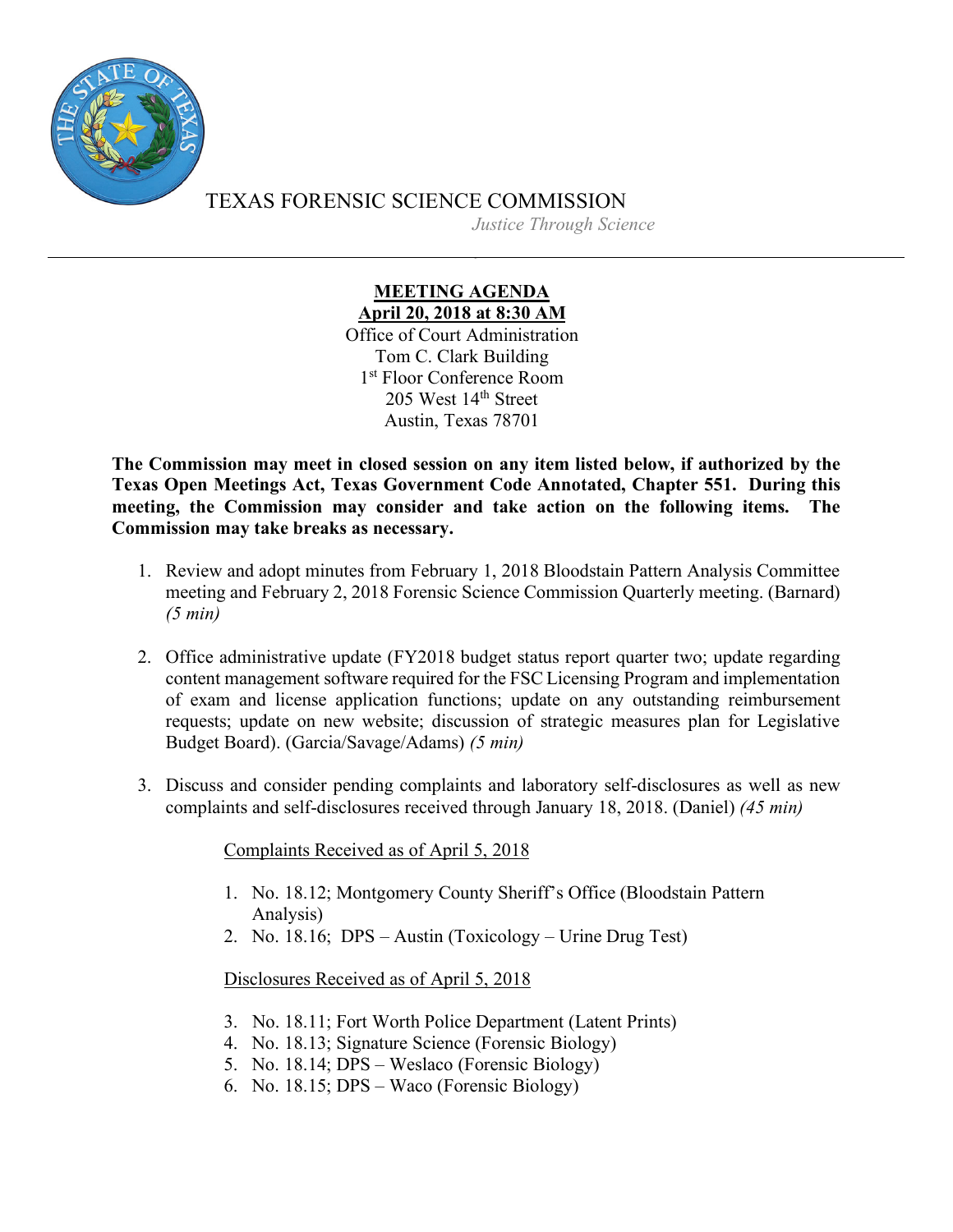- 4. Discuss status of crime laboratory accreditation program, including accreditation nonconformances received since November 2017 quarterly meeting. Update on attorney general opinion request regarding whether postmortem toxicology is subject to Commission accreditation requirements. Discuss tech reviewer license issue for outside tech reviewers who are not eligible for a license. Update on publication and adoption of bloodstain pattern, shooting trajectory, and crime scene reconstruction exemption. Review proposal for postmortem toxicology and workplace drug testing exemption. (Savage) *(20 min)*
- 5. Discuss licensing advisory committee program, including adjudication of public comments and updates from March 19, 2018 Licensing Advisory Committee meeting, update on pilot exam, including any comments on study materials and exam. Address outstanding issue related to the temporary forensic analyst license for Louisiana laboratory. Discuss and review proposed draft of exemption for federal forensic examiners. Review adopted licensing program rules (including final changes resulting from comments). (Hilbig/Garcia/Savage) *(60 min)*
- 6. Update from investigative panel regarding #17.04 Gefrides (HFSC; DNA). (Budowle/Daniel/Hughes-Stamm/Koehler) *(30 min)*
- 7. Review and adopt final report from investigative panel regarding combined Clark (Blood Spatter/GSR—Houston PD/Harris Co. Institute of Forensic Sciences) #16-40 case and Bryan (Blood Spatter) #16.56 case. (Johnson/Hughes-Stamm/Parsons/Koehler) *(15 min)*
- 8. Review and adopt final report from investigative panel regarding Harris Co. Institute of Forensic Sciences (Blood Alcohol—Guale) #16.48. (Drake/Kerrigan/Daniel) *(15 min)*
- 9. Update on staff initiatives on crime scene and drug field tests as required by HB-34. (Garcia) *(5 min*)
- 10. Review and adopt final report on DPS Garland (Blood Alcohol—Youngkin) #17.28. (Garcia) *(15 min)*
- 11. Review and adopt final report from investigative panel regarding order by Judge Herbert B. Dixon in *United States v. Torney*. (Koehler/Sliter/Hughes-Stamm) *(30 min)*
- 12. Update on triage projectsfor DNA mixture review. (Wicoff/Boswell/Strassburger) *(10 min*)
- 13. Update on Austin Police Department cases being reviewed by UNTHSC-CHI, AP reagent study and related issues at DPS Capitol Area Laboratory. (Budowle/Hughes-Stamm) *(15 min)*
- 14. Discuss progress on project to standardize sexual assault kits. (Downing) *(10 min)*
- 15. Update from Texas Association of Crime Laboratory Directors. (Stout) *(10 min)*